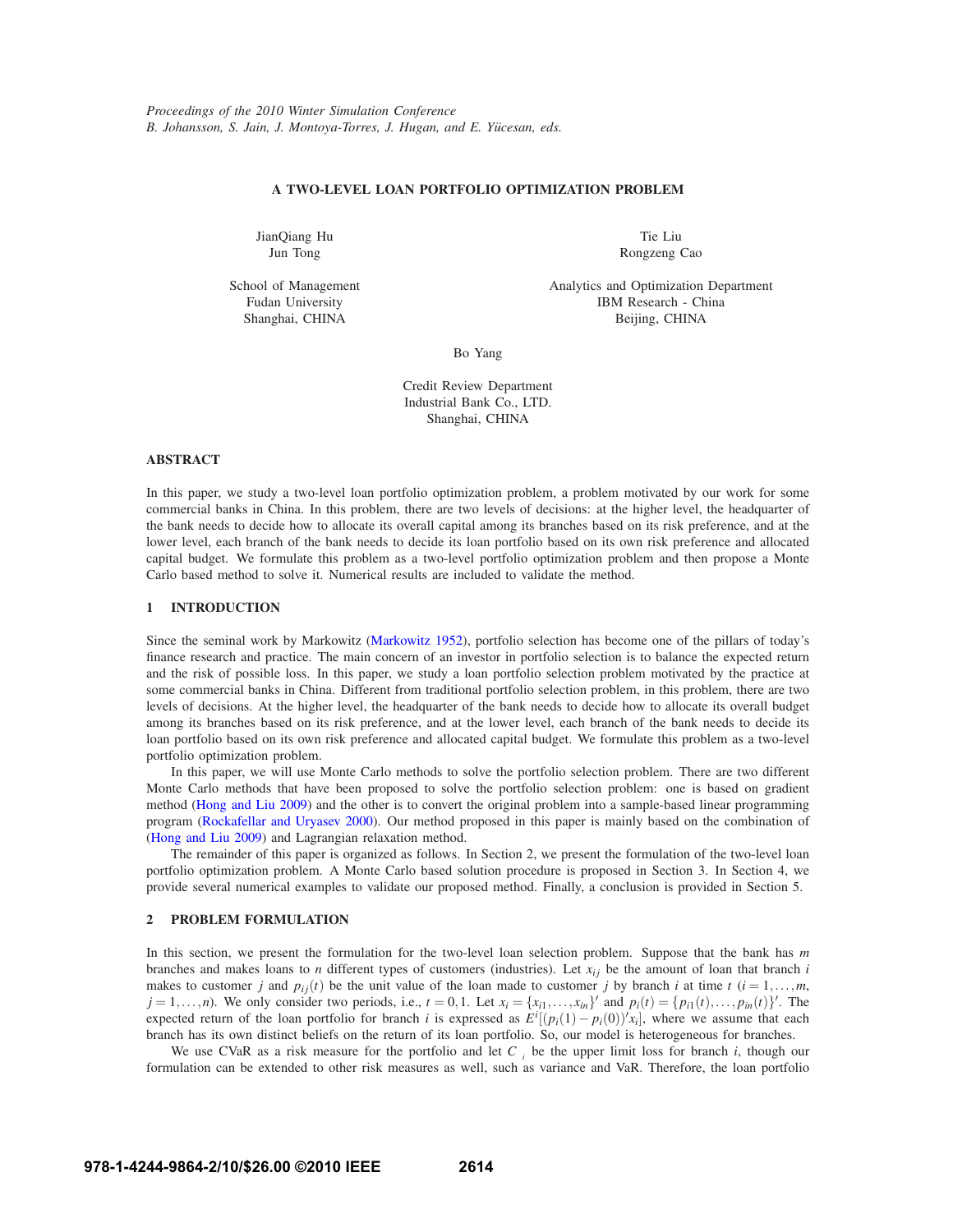selection problem for branch *i* can be formulated as follows:

$$
(L_i) \qquad \max \quad E^i[(p_i(1) - p_i(0))'x_i]
$$
\n
$$
\text{s.t.} \quad p_i(0)'x_i \le w_i
$$
\n
$$
CVaR_{\alpha_i}([p_i(0) - p_i(1)]'x_i) \le C_{\alpha_i}
$$
\n
$$
p_{ij}(0)x_{ij} \le c_j, \quad j = 1, \dots, n
$$
\n
$$
x_{ij} \ge 0, \quad j = 1, \dots, n,
$$

where  $w_i$  is the capital allocated to branch *i* by the bank and  $c_j$  is the upper limit set by the bank for the total loan lent to type *j* customers.

At the higher level, the headquarter has a total capital of *w*, and its objective is to maximize the total expected returns of all branches with an upper limit  $C_{\alpha}$  on the overall risk. Therefore, the corresponding loan portfolio selection problem can be formulated as:

(H) 
$$
\max \sum_{i=1}^{m} E^{i}[(p_{i}(1) - p_{i}(0))'x_{i}^{*}]
$$
  
s.t. 
$$
\sum_{i=1}^{m} p_{ij}(0)x_{ij}^{*} \leq c_{j}, \quad j = 1, \dots, n,
$$

$$
CVaR_{\alpha}(\sum_{i=1}^{m} [p_{i}(0) - p_{i}(1)]'x_{i}^{*}) \leq C_{\alpha}
$$

$$
\sum_{i=1}^{m} w_{i} = w
$$

$$
w_{i} \geq 0, \quad i = 1, \dots, m,
$$

where  $x_i^*$  is the optimal solution of  $(L_i)$ , which depends on  $w_i$ . Together,  $(L_i)$  and  $(H)$  form a two-level loan portfolio selection problem, which in general is quite difficult to solve. In the next section, we will propose a procedure to solve this two-level optimization problem.

We should point out that an alternative one-level formulation is also proposed in Hu et al. (2010) where numerical results are provided to compare it with the two-level formulation. In fact, their numerical results show that the one-level formulation is a good approximation for the two-level formulation.

#### **3 A PROCEDURE FOR SOLVING THE TWO-LEVEL PROBLEM**

In this section, we propose a numerical method to solve the two-level loan portfolio optimization problem presented in the previous section.

Let us first consider the lower level problem *Li*. To solve *Li*, we use the gradient-based simulation method proposed in (Hong and Liu 2009). For ease of exposition, let  $f_i(x_i) = -E^i[(p_i(1) - p_i(0))'x_i]$ . Define the Lagrange function

$$
L(x_i, \lambda_i, \mu_i, \tau_j, \gamma_j)
$$
  
=  $f_i(x_i) + \lambda_i [p_i(0)'x_i - w_i] + \mu_i [CVaR_{\alpha_i}([p_i(0) - p_i(1)]'x_i) - C_{\alpha_i}] + \sum_{i=1}^n \tau_j(p_{ij}(0)x_{ij} - c_j) + \sum_{i=1}^n \gamma_i(-x_{ij})$ 

where  $\lambda_i$ ,  $\mu_i$ ,  $\tau_j$ ,  $\gamma_j$  are Lagrange multipliers. Then, according to the duality theory, we have  $\frac{\partial f_i(x_i^*)}{\partial w_i} = -\lambda_i^*$ , where  $x_i^*$ is the optimal solution of  $L_i(w_i)$  and  $\lambda_i$  is the corresponding Lagrange multiplier.

We notice that the objective function of the upper level problem (H) is the sum of all branches, i.e,  $f(x) =$  $\sum_{i=1}^{m} f_i(x_i(w_i))$ , where  $x \triangleq (x_1(w_1), \dots, x_m(w_m))$ . So the negative gradient of  $f(x)$  can be expressed as  $-\nabla_w f(x^*) \triangleq$  $\lambda = (\lambda_1, \dots, \lambda_m)'$ , which is a descent direction of  $f(x)$  in space  $R^m$ .

To solve the optimization problem (H), we use the following gradient-base stochastic approximation algorithm to update *w*: method can be generally formed as

$$
w^{(k+1)} = w^{(k)} + \alpha^{(k)}d^{(k)}
$$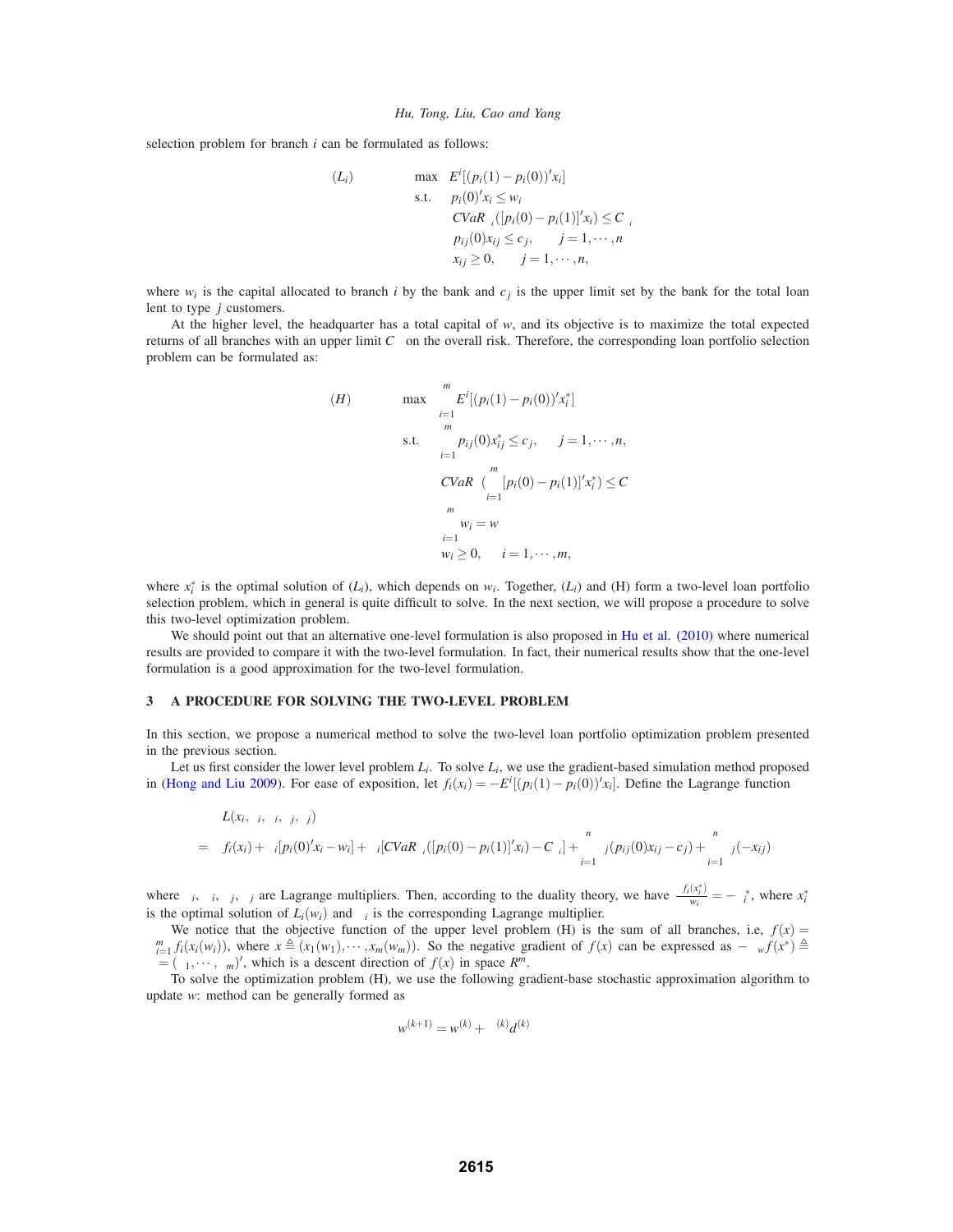where  $d^{(k)}$  is a descent direction and  $\alpha^{(k)} \ge 0$  is the step size. Since  $\sum_{i=1}^{m} w_i = w$ , we must have  $\sum_{i=1}^{m} d_i^{(k)} = 0$ . Hence, we need to project the descent direction  $\lambda$  on the hyperplane  $\sum_{i=1}^{m} d_i^{(k)} = 0$  and obtain a new direction

$$
d = \lambda - \frac{(\lambda, e)}{\|e\|_2^2}e
$$

where  $e = (1, \dots, 1)_{m \times 1}'$ .

Once the descent direction is determined, we need to choose an appropriate step-size  $\alpha^{(k)}$ . To do that, we start with an initial step-size  $\alpha^{(k)}$ , if the corresponding  $w^{(k+1)}$  is a feasible solution, then we could increase the step size, otherwise, we would have to decrease it until the corresponding  $w^{(k+1)}$  becomes feasible or we need to choose a different descent direction. We note that  $0 \le w_i^{(k+1)} = w_i^{(k)} + \alpha^{(k)} d^{(k)} \le w$   $(i = 1, \dots, m)$ , therefore

$$
0 \leq \alpha^{(k)} \leq \frac{w - w_i^{(k)}}{d_i^{(k)}} \quad \text{if } d_i^{(k)} > 0;
$$
  

$$
0 \leq \alpha^{(k)} \leq -\frac{w_i^{(k)}}{d_i^{(k)}} \quad \text{if } d_i^{(k)} < 0.
$$

Let  $\alpha_t^{(k)}$  denote the *t*-th modification of step size  $\alpha^{(k)}$  and  $\beta_t^{(k)}$  denote the minimum value for the *t*-th modification. In order to insure that  $w^{(k+1)}$  is feasible, we modify  $\alpha_t^{(k)}$  as follows:

$$
\alpha_t^{(k)} = \min \left\{ \beta_t^{(k)}, \min_{d_t^{(k)} > 0} \left\{ \frac{w - w_i^{(k)}}{d_t^{(k)}} \right\}, \min_{d_j^{(k)} < 0} \left\{ -\frac{w_j^{(k)}}{d_j^{(k)}} \right\} \right\}.
$$

Based on what we discussed above, we propose the following algorithm:

- **1.** For  $k = 0$  and a given initial feasible solution  $w^{(k)} = (w_1^{(0)}, \dots, w_m^{(0)})$ , we solve each lower level problem  $L_i(w_i^{(0)})$ and obtain the optimal solution  $x_i^{(0)*}$ , optimal value  $f_i^{(0)*}$ , and its corresponding Lagrange multiplier  $\lambda_i^{(0)}$ .
- **2.** Let  $\lambda^{(k)} = (\lambda_1^{(k)}, \dots, \lambda_m^{(k)})$ . In order to ensure  $\sum_{i=1}^m w_i = w$  and we update the descent direction  $d^{(k)}$  as  $d^{(k)} =$  $\lambda^{(k)} - \frac{(\lambda^{(k)}, e^{(k)})}{\|e^{(k)}\|_2^2}e^{(k)}$ .
- **3.** In this step, we compute an appropriate step-size  $\alpha^{(k)}$  along the descent direction  $d^{(k)}$ . The procedure works as follows:
	- a. For  $t = 0$ , let  $w_t^{(k)} = w^{(k)}$ ,  $\beta_t^{(k)} = 1$ . Pre-specify  $\eta > 1$ ,  $\sigma < 1$ , and  $\varepsilon_1 < 1$ .
	- b. Set

$$
\alpha_{\text{r}}^{(k)} = \min\left\{\beta_{\text{r}}^{(k)}, \min_{d_{\text{i}}^{(k)} > 0} \left\{\frac{w - w_{\text{i}}^{(k)}}{d_{\text{i}}^{(k)}}\right\}, \min_{d_{\text{j}}^{(k)} < 0} \left\{-\frac{w_{\text{j}}^{(k)}}{d_{\text{j}}^{(k)}}\right\}\right\}.
$$

If  $\beta_t^{(k)} > \alpha_t^{(k)}$  or  $\alpha_t^{(k)} < \varepsilon_1$ , stop.

- c. Let  $w_t^{(k)} = w_{t-1}^{(k)} + \alpha_t^{(k)} d^{(k)}$  and solve each lower level problem  $L_i(w_{t,i}^{(k)})$  to obtain its optimal solution  $x_{t,i}^{(k)*}$ and the corresponding Lagrange multipliers  $\lambda_{t,i}^{(k)}$ .
- d. Let  $x_t^{(k)*} = (x_{t,1}^{(k)*}, \dots, x_{t,m}^{(k)*}), \lambda_t^{(k)} = (\lambda_{t,1}^{(k)}, \dots, \lambda_{t,m}^{(k)}),$  and compute  $d_{t+1}^{(k)}$  as in Step 2. If  $(d_{t+1}^{(k)}, d^{(k)}) \le 0$ , stop and goto Step 4, otherwise, consider the following three cases: If both  $x_t^{(k)*}$  and  $x_{t-1}^{(k)*}$  are feasible for (H), we increase the step-size by a factor of  $\eta$  (i.e.,  $\beta_{t+1}^{(k)} = \eta \beta_t^{(k)}$ ). If  $x_t^{(k)*}$  is feasible but  $x_{t-1}^{(k)*}$  is not, stop and goto Step 4. If  $x_t^{(k)*}$  is infeasible for *H*, we set  $\beta_{t+1}^{(k)} = \sigma \beta_t^{(k)}$ . Let  $t \leftarrow t + 1$  and goto 2.
- **4.** Set  $\alpha^{(k)} = \alpha^{(k)}_t$  and  $w^{(k+1)} = w^{(k)} + \alpha^{(k)} d^{(k)}$ . We solve each lower level problem  $L_i(w_i^{(k+1)})$  and obtain optimal solution  $x_i^{(k+1)*}$ , optimal value  $f_i^{(k+1)*}$  and the corresponding Lagrange multiplier  $\lambda_i^{(k+1)}$ .
- **5.** If  $|\sum_{i=1}^{m} f_i^{(k+1)*} \sum_{i=1}^{m} f_i^{(k)*}| < \varepsilon_2$  ( $\varepsilon_2$  is another pre-specified constant), stop; otherwise, set  $k \leftarrow k+1$  and goto Step<sub>2</sub>.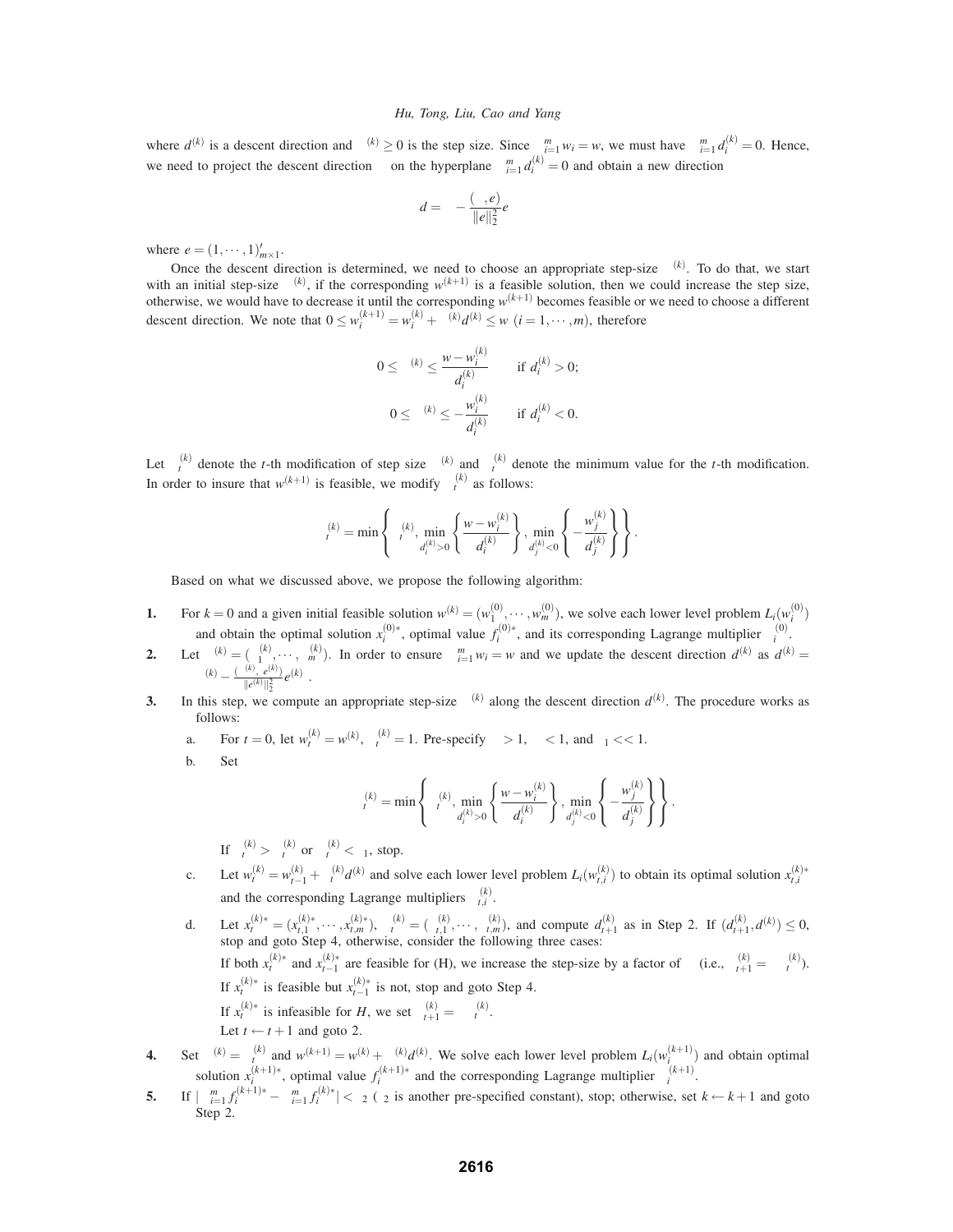# **4 NUMERICAL EXAMPLES**

To test the method we proposed in Section 3, in this section, we present three numerical examples.

## **4.1 Example 1**

In this example, we have two branches  $(m = 2)$  and three types of customers  $(n = 3)$ . The values of various parameters are given in the following table:

| u        | u        | $\alpha_2$       | $\sim$<br>◡<br>u        | $\sim$<br>$\alpha$      | $\sim$<br>∸ | $\mathbf{r}$<br>ິ | ◡ | $\sim$<br>◡ | w |
|----------|----------|------------------|-------------------------|-------------------------|-------------|-------------------|---|-------------|---|
| QQQ<br>% | 501<br>U | $\%$<br>$\Omega$ | $\mathsf{u}.\mathsf{v}$ | $\mathsf{v}.\mathsf{v}$ | ◡.ェ◡        | -                 |   |             |   |

We assume that  $\{p_i(0) - p_i(1), i = 1, 2\}$  has a multivariate normal distribution whose mean and covariance matrix are given by (the numbers are generated randomly):

$$
\mu = (\mu_1, \mu_2) = (-0.1730, -0.2714, -0.8757, -0.9797, -0.2523, -0.7373)
$$
\n
$$
\Omega = \begin{pmatrix}\n1.4846 & 0.3227 & 0.0456 & 0.1748 & 0.1060 & -0.8760 \\
0.3227 & 0.8009 & 0.3184 & -0.2192 & -0.1618 & 0.0131 \\
0.0456 & 0.3184 & 0.5031 & 0.0649 & -0.2677 & 0.0470 \\
0.1748 & -0.2192 & 0.0649 & 0.6676 & -0.1124 & -0.0584 \\
0.1060 & -0.1618 & -0.2677 & -0.1124 & 0.5729 & -0.1221 \\
-0.8760 & 0.0131 & 0.0470 & -0.0584 & -0.1221 & 0.6983\n\end{pmatrix}
$$

We first solve the two-level problem  $(L_i) + (H)$  using the enumerative method and then compare the results with our method proposed in Section 3. The results are provided in the following table:

|                    | w       | $W_2^*$ | opt. value |
|--------------------|---------|---------|------------|
| Enumerative method | 0.36404 | 0.63596 | 0.7975     |
| Our method         | 0.36403 | 0.63597 | 0.7980     |

From the above table, it is clear that our method works very well and the results obtained based on it are very close to those obtained from the enumerative method.

## **4.2 Example 2**

This example is similar to Example 1 and have the following parameter values:

| $\sim$<br>u | $\mathbf{v}$ | $\alpha_2$ | $\sim$<br>α<br>֊ | $\sim$<br>U<br>$\boldsymbol{\alpha}$ | $\alpha$<br>$\check{ }$<br>∼ | $-$ 30 $+$ 30 $+$ 30 $+$<br>ັ | U | ັ<br>- | ັ<br> | w |
|-------------|--------------|------------|------------------|--------------------------------------|------------------------------|-------------------------------|---|--------|-------|---|
| 99%         | 96<br>6%     | $\%$<br>u  | v.J              | ∪.∠J                                 | v.∠                          |                               |   |        |       |   |

$$
\mu = (\mu_1, \mu_2) = (-0.3475, -0.4972, -0.3097, -0.3246, -0.2535, -0.3609)
$$

|            | $0.7252$ , $0.2385$ , $0.1930$ , $-0.0334$ , $-0.1955$ , $-0.3863$                                        |
|------------|-----------------------------------------------------------------------------------------------------------|
|            | $0.2385$ , $1.0934$ , $-0.1405$ , $-0.4391$ , $0.1905$ , $0.4216$                                         |
| $\Omega$ = | $0.1930$ , $-0.1405$ , $0.3709$ , $-0.0822$ , $-0.1194$ , $0.1824$                                        |
|            | $-0.0334, -0.4391, -0.0822, 0.7109, -0.0981, -0.5308$                                                     |
|            | $-0.1955, 0.1905, -0.1194, -0.0981, 1.2288, 0.1146$                                                       |
|            | $\left( \begin{array}{cc} -0.3863, & 0.4216, & 0.1824, & -0.5308, & 0.1146, & 1.1934 \end{array} \right)$ |

The results are provided in the following table:

|                    | $w^*$    | $W_{\mathbf{a}}$ | opt. value |
|--------------------|----------|------------------|------------|
| Enumerative method | 0.12471  | 0.87529          | 0.174095   |
| Our method         | 0.124924 | 0.875076         | 0.174217   |

The results are similar to those for Example 1.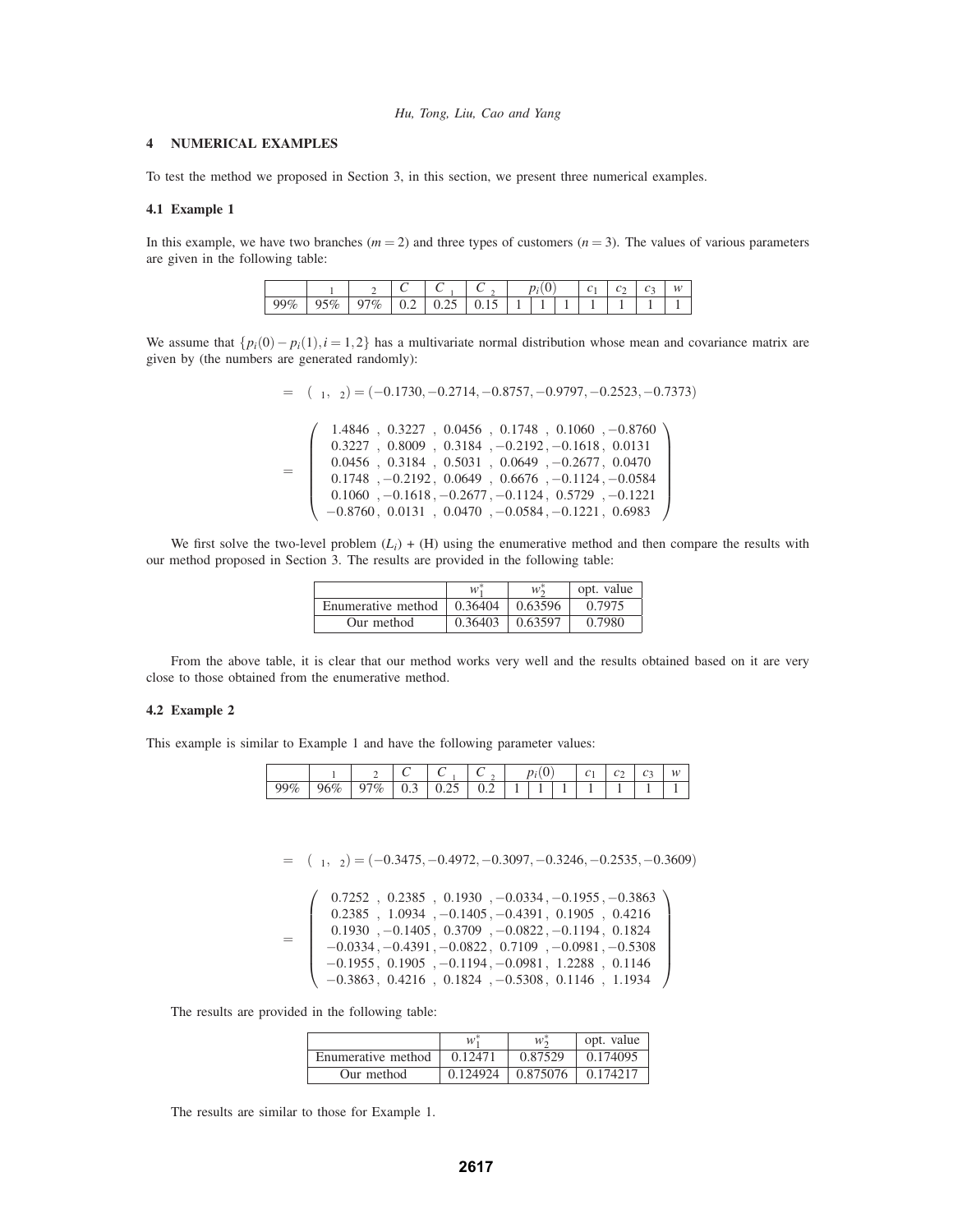# **4.3 Example 3**

In this example, we have three branches  $(m=3)$  and three types of customers  $(n=3)$ . The values of various parameters are given in the following table:

| ື   | α   | w<br> | $\sim$<br>$\alpha_3$ | $\mathsf{c}_\alpha$ | $\sim$<br>u | $\alpha$<br><b>_</b> | $\cup_{\alpha_2}$ | $\sim$<br>$p_i($<br>v | v | ັ<br>- | r.<br>◡ | w |
|-----|-----|-------|----------------------|---------------------|-------------|----------------------|-------------------|-----------------------|---|--------|---------|---|
| 99% | 95% | 97%   | 96%<br>v             | $\Delta$<br>v.4     | - -<br>∪.∠J | <u>v. i J</u>        | <u>.</u>          |                       |   |        |         |   |

Again, we assume that  $\{p_i(0) - p_i(1), i = 1, 2, 3\}$  has a multivariate normal distribution whose mean and covariance matrix are given by (the numbers are generated randomly):

$$
\mu = (\mu_1, \mu_2, \mu_3) = (-0.2981, -0.3639, -0.2428, -0.3765, -0.2080, -0.2692, -0.2115, -0.2243, -0.4059)
$$

|            | $0.7012$ , $-0.1651$ , $-0.3435$ , $-0.5460$ , $0.0630$ , $0.5162$ , $0.3282$ , $0.2355$ , $0.4400$   |
|------------|-------------------------------------------------------------------------------------------------------|
|            | $-0.1651, 0.9495, 0.0253, -0.0931, -0.2481, -0.4407, -0.4844, 0.3813, -0.7256$                        |
|            | $-0.3435, 0.0253, 0.7095, 0.5138, -0.0368, 0.1124, -0.2512, 0.2611, -0.8672$                          |
|            | $-0.5460, -0.0931, 0.5138, 1.4692, 0.2575, -0.0575, -0.4911, -0.5253, -0.5154$                        |
| $\Omega =$ | $0.0630$ , $-0.2481$ , $-0.0368$ , $0.2575$ , $0.8545$ , $0.2114$ , $0.0087$ , $-0.6932$ , $0.0146$   |
|            | $0.5162$ , $-0.4407$ , $0.1124$ , $-0.0575$ , $0.2114$ , $1.2193$ , $0.0456$ , $0.0686$ , $-0.2094$   |
|            | $0.3282$ , $-0.4844$ , $-0.2512$ , $-0.4911$ , $0.0087$ , $0.0456$ , $0.7636$ , $-0.1572$ , $1.0078$  |
|            | $0.2355$ , $0.3813$ , $0.2611$ , $-0.5253$ , $-0.6932$ , $0.0686$ , $-0.1572$ , $1.4252$ , $-0.6000$  |
|            | $0.4400$ , $-0.7256$ , $-0.8672$ , $-0.5154$ , $0.0146$ , $-0.2094$ , $1.0078$ , $-0.6000$ , $2.1854$ |

The results are provided in the following table:

|                    |         | $w^*$   | $W_2^*$ | opt. value |
|--------------------|---------|---------|---------|------------|
| Enumerative method | 0.562   | 0.23    | 0.208   | 0.241466   |
| Our method         | 0.57989 | 0.22739 | 0.19271 | 0.24147    |

Similar to Examples 1 and 2, our method produces very good the solutions.

## **5 CONCLUSIONS**

In this paper, we studied a two-level loan portfolio selection problem and proposed a numerical method to solve the problem. Numerical examples are provided to validate the method. We plan to investigate the convergence properties of the method in our future research.

## **ACKNOWLEDGMENTS**

The work reported in this paper is supported in part by a grant from IBM China Research Laboratory, by the National Natural Science Foundation of China under Grant NSFC No. 70832002, and by the Shanghai Science and Technology PuJiang Funds under Grant 09PJ1401500.

# **REFERENCES**

Hong, L., and G. Liu. 2009. Simulating sensitivities of condional value at risk. *Management Science* 55:281–293.

Hu, J. Q., J. Tong, T. Liu, R. Z. Cao, and B. Yang. 2010. A two-level load portfolio optimization problem. Technical report, Fudan University.

Markowitz, H. 1952. Portfolio selection. *The Journal of Finance* 7:77–91.

Rockafellar, R., and S. Uryasev. 2000. Optimization of conditional value-at-risk. *Journal of Risk* 2:21–42.

#### **AUTHOR BIOGRAPHIES**

**JIANQIANG HU** is a Professor with the Department of Management Science, School of Management, Fudan University. Before joining Fudan University, he was an Associate Professor with the Department of Mechanical Engineering and the Division of Systems Engineering at Boston University. He received his B.S. degree in applied mathematics from Fudan University, China, and M.S. and Ph.D. degrees in applied mathematics from Harvard University. He is an associate editor of *Automatica* and a managing editor of *OR Transactions*, and was a past associate editor of *Operation Research* and *IIE Transaction on Design and Manufacturing*. His research interests include discrete-event stochastic systems, simulation, queuing network theory, stochastic control theory, with applications towards supply chain management, risk